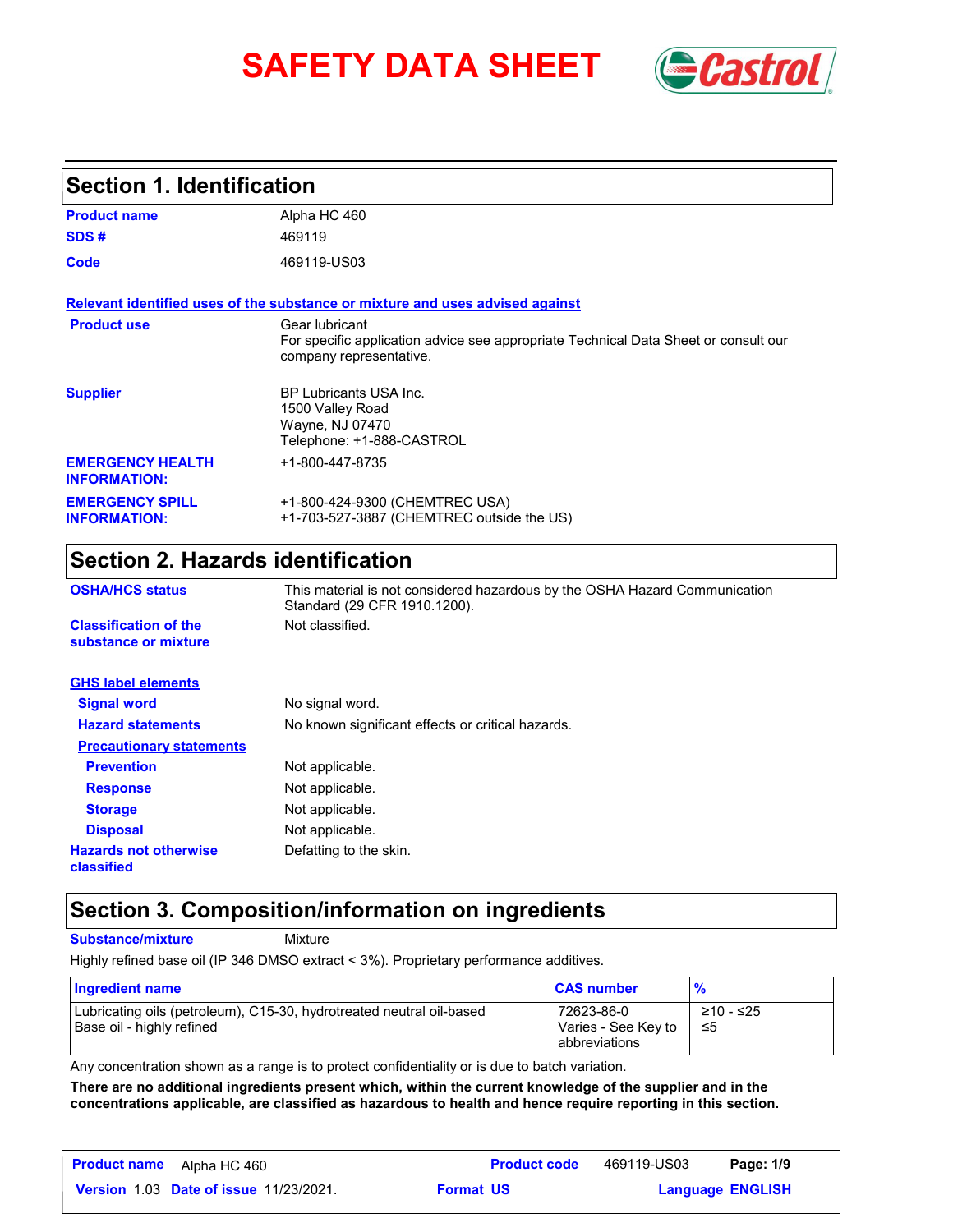### **Section 3. Composition/information on ingredients**

**Occupational exposure limits, if available, are listed in Section 8.**

### **Section 4. First aid measures**

#### **Description of necessary first aid measures**

| <b>Eve contact</b>                | In case of contact, immediately flush eyes with plenty of water for at least 15 minutes.<br>Eyelids should be held away from the eyeball to ensure thorough rinsing. Check for and<br>remove any contact lenses. Get medical attention. |
|-----------------------------------|-----------------------------------------------------------------------------------------------------------------------------------------------------------------------------------------------------------------------------------------|
| <b>Skin contact</b>               | Wash skin thoroughly with soap and water or use recognized skin cleanser. Remove<br>contaminated clothing and shoes. Wash clothing before reuse. Clean shoes thoroughly<br>before reuse. Get medical attention if symptoms occur.       |
| <b>Inhalation</b>                 | If inhaled, remove to fresh air. Get medical attention if symptoms occur.                                                                                                                                                               |
| <b>Ingestion</b>                  | Do not induce vomiting unless directed to do so by medical personnel. Get medical<br>attention if symptoms occur.                                                                                                                       |
| <b>Protection of first-aiders</b> | No action shall be taken involving any personal risk or without suitable training.                                                                                                                                                      |

#### **Most important symptoms/effects, acute and delayed**

**See Section 11 for more detailed information on health effects and symptoms.**

#### **Indication of immediate medical attention and special treatment needed, if necessary**

| <b>Notes to physician</b>  | Treatment should in general be symptomatic and directed to relieving any effects. |
|----------------------------|-----------------------------------------------------------------------------------|
| <b>Specific treatments</b> | No specific treatment.                                                            |

### **Section 5. Fire-fighting measures**

| <b>Extinguishing media</b>                               |                                                                                                                                                                                                                                                                                                                                                                                                                                                                                                                                     |
|----------------------------------------------------------|-------------------------------------------------------------------------------------------------------------------------------------------------------------------------------------------------------------------------------------------------------------------------------------------------------------------------------------------------------------------------------------------------------------------------------------------------------------------------------------------------------------------------------------|
| <b>Suitable extinguishing</b><br>media                   | In case of fire, use foam, dry chemical or carbon dioxide extinguisher or spray.                                                                                                                                                                                                                                                                                                                                                                                                                                                    |
| Unsuitable extinguishing<br>media                        | Do not use water jet.                                                                                                                                                                                                                                                                                                                                                                                                                                                                                                               |
| <b>Specific hazards arising</b><br>from the chemical     | Swarf fires - Neat metal working oils may fume, thermally decompose or ignite if they<br>come into contact with red hot swarf. To minimise the generation of red hot swarf ensure<br>that a sufficient flow of oil is correctly directed to the cutting edge of the tool to flood it<br>throughout cutting operations. As an additional precaution swarf should be regularly<br>cleared from the immediate area to prevent the risk of fire. In a fire or if heated, a<br>pressure increase will occur and the container may burst. |
| <b>Hazardous combustion</b><br>products                  | Combustion products may include the following:<br>carbon oxides (CO, CO <sub>2</sub> ) (carbon monoxide, carbon dioxide)                                                                                                                                                                                                                                                                                                                                                                                                            |
| <b>Special protective actions</b><br>for fire-fighters   | No action shall be taken involving any personal risk or without suitable training. Promptly<br>isolate the scene by removing all persons from the vicinity of the incident if there is a fire.                                                                                                                                                                                                                                                                                                                                      |
| <b>Special protective</b><br>equipment for fire-fighters | Fire-fighters should wear positive pressure self-contained breathing apparatus (SCBA)<br>and full turnout gear.                                                                                                                                                                                                                                                                                                                                                                                                                     |

### **Section 6. Accidental release measures**

|                                | <b>Personal precautions, protective equipment and emergency procedures</b>                                                                                                                                                                                                                                                            |
|--------------------------------|---------------------------------------------------------------------------------------------------------------------------------------------------------------------------------------------------------------------------------------------------------------------------------------------------------------------------------------|
| For non-emergency<br>personnel | No action shall be taken involving any personal risk or without suitable training.<br>Evacuate surrounding areas. Keep unnecessary and unprotected personnel from<br>entering. Do not touch or walk through spilled material. Put on appropriate personal<br>protective equipment. Floors may be slippery; use care to avoid falling. |
| For emergency responders       | If specialized clothing is required to deal with the spillage, take note of any information in<br>Section 8 on suitable and unsuitable materials. See also the information in "For non-<br>emergency personnel".                                                                                                                      |

| <b>Product name</b> | Alpha HC 460                                  |                  | <b>Product code</b> | 469119-US03             | Page: 2/9 |  |
|---------------------|-----------------------------------------------|------------------|---------------------|-------------------------|-----------|--|
|                     | <b>Version 1.03 Date of issue 11/23/2021.</b> | <b>Format US</b> |                     | <b>Language ENGLISH</b> |           |  |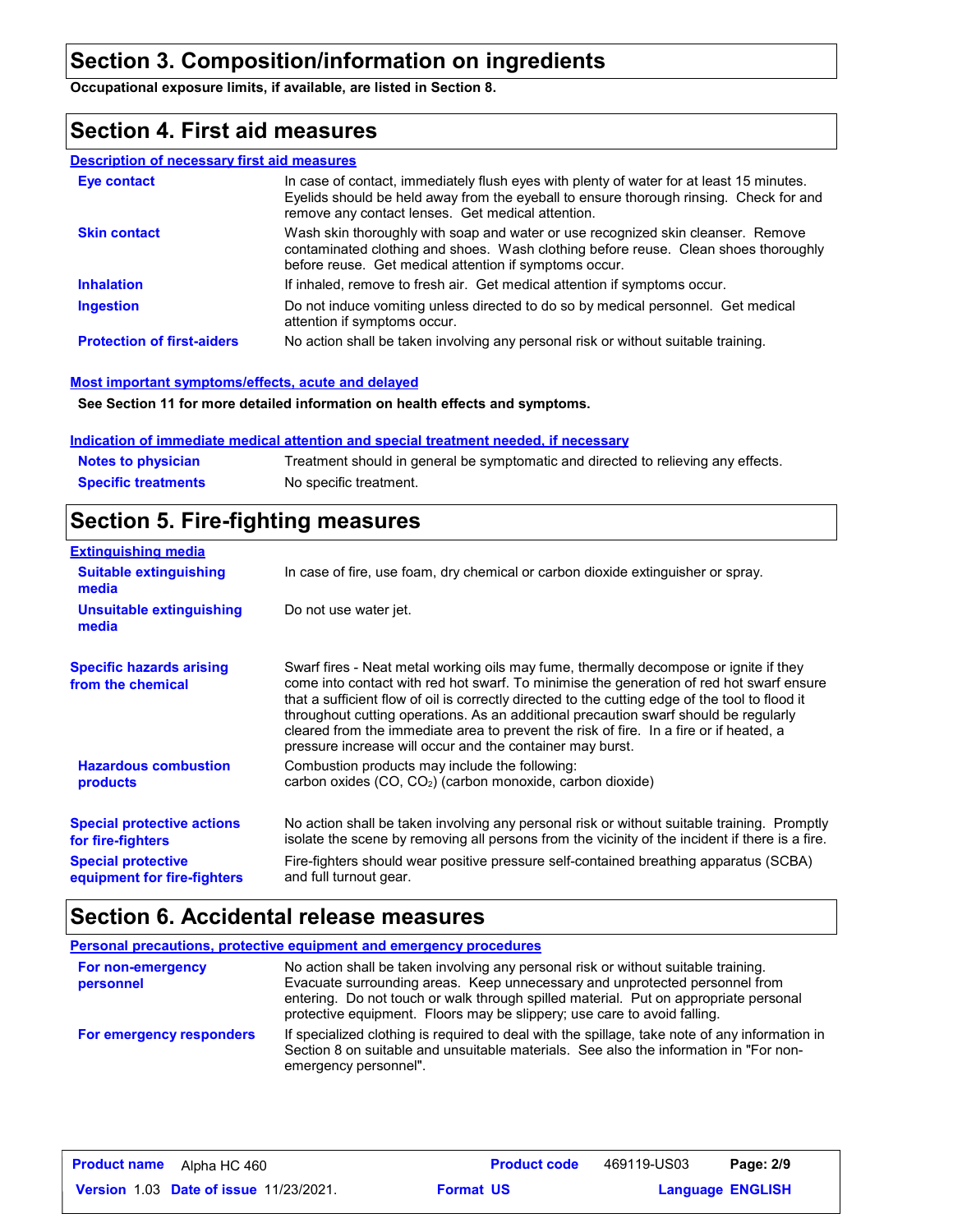### **Section 6. Accidental release measures**

| <b>Environmental precautions</b>                      | Avoid dispersal of spilled material and runoff and contact with soil, waterways, drains<br>and sewers. Inform the relevant authorities if the product has caused environmental<br>pollution (sewers, waterways, soil or air).                                                                                                                                                                      |
|-------------------------------------------------------|----------------------------------------------------------------------------------------------------------------------------------------------------------------------------------------------------------------------------------------------------------------------------------------------------------------------------------------------------------------------------------------------------|
| Methods and materials for containment and cleaning up |                                                                                                                                                                                                                                                                                                                                                                                                    |
| <b>Small spill</b>                                    | Stop leak if without risk. Move containers from spill area. Absorb with an inert material<br>and place in an appropriate waste disposal container. Dispose of via a licensed waste<br>disposal contractor.                                                                                                                                                                                         |
| Large spill                                           | Stop leak if without risk. Move containers from spill area. Prevent entry into sewers,<br>water courses, basements or confined areas. Contain and collect spillage with non-<br>combustible, absorbent material e.g. sand, earth, vermiculite or diatomaceous earth and<br>place in container for disposal according to local regulations. Dispose of via a licensed<br>waste disposal contractor. |

## **Section 7. Handling and storage**

| <b>Precautions for safe handling</b>                                             |                                                                                                                                                                                                                                                                                                                                                                                                                                                                                                                                                                                                                                                                                                                                                                                                          |
|----------------------------------------------------------------------------------|----------------------------------------------------------------------------------------------------------------------------------------------------------------------------------------------------------------------------------------------------------------------------------------------------------------------------------------------------------------------------------------------------------------------------------------------------------------------------------------------------------------------------------------------------------------------------------------------------------------------------------------------------------------------------------------------------------------------------------------------------------------------------------------------------------|
| <b>Protective measures</b>                                                       | Put on appropriate personal protective equipment (see Section 8). Concentrations of<br>mist, fumes and vapors in enclosed spaces may result in the formation of explosive<br>atmospheres. Excessive splashing, agitation or heating must be avoided. During metal<br>working, solid particles from workpieces or tools will contaminate the fluid and may<br>cause abrasions of the skin. Where such abrasions result in a penetration of the skin,<br>first aid treatment should be applied as soon as reasonably possible. The presence of<br>certain metals in the workpiece or tool, such as chromium, cobalt and nickel, can<br>contaminate the metalworking fluid, as can bacteria, and as a result may induce allergic<br>and other skin reactions, especially if personal hygiene is inadequate. |
| <b>Advice on general</b><br>occupational hygiene                                 | Eating, drinking and smoking should be prohibited in areas where this material is<br>handled, stored and processed. Wash thoroughly after handling. Remove contaminated<br>clothing and protective equipment before entering eating areas. See also Section 8 for<br>additional information on hygiene measures.                                                                                                                                                                                                                                                                                                                                                                                                                                                                                         |
| <b>Conditions for safe storage,</b><br>including any<br><b>incompatibilities</b> | Store in accordance with local regulations. Store in original container protected from<br>direct sunlight in a dry, cool and well-ventilated area, away from incompatible materials<br>(see Section 10) and food and drink. Keep container tightly closed and sealed until<br>ready for use. Store and use only in equipment/containers designed for use with this<br>product. Containers that have been opened must be carefully resealed and kept upright<br>to prevent leakage. Do not store in unlabeled containers. Use appropriate containment<br>to avoid environmental contamination.                                                                                                                                                                                                            |
| <b>Not suitable</b>                                                              | Prolonged exposure to elevated temperature                                                                                                                                                                                                                                                                                                                                                                                                                                                                                                                                                                                                                                                                                                                                                               |

### **Section 8. Exposure controls/personal protection**

#### **Control parameters**

#### **Occupational exposure limits**

Lubricating oils (petroleum), C15-30, hydrotreated neutral oil-based **ACGIH TLV (United States).**

TWA: 5 mg/m<sup>3</sup> 8 hours. Issued/Revised: 11/2009 Form: Inhalable fraction **OSHA PEL (United States).**

TWA: 5 mg/m<sup>3</sup> 8 hours. Issued/Revised: 6/1993

#### Base oil - highly refined **ACGIH TLV (United States). ACGIH TLV (United States).**

TWA: 5 mg/m<sup>3</sup> 8 hours. Issued/Revised: 11/2009 Form: Inhalable fraction **OSHA PEL (United States).**

TWA: 5 mg/m<sup>3</sup> 8 hours. Issued/Revised: 6/1993

469119-US03 Page: 3/9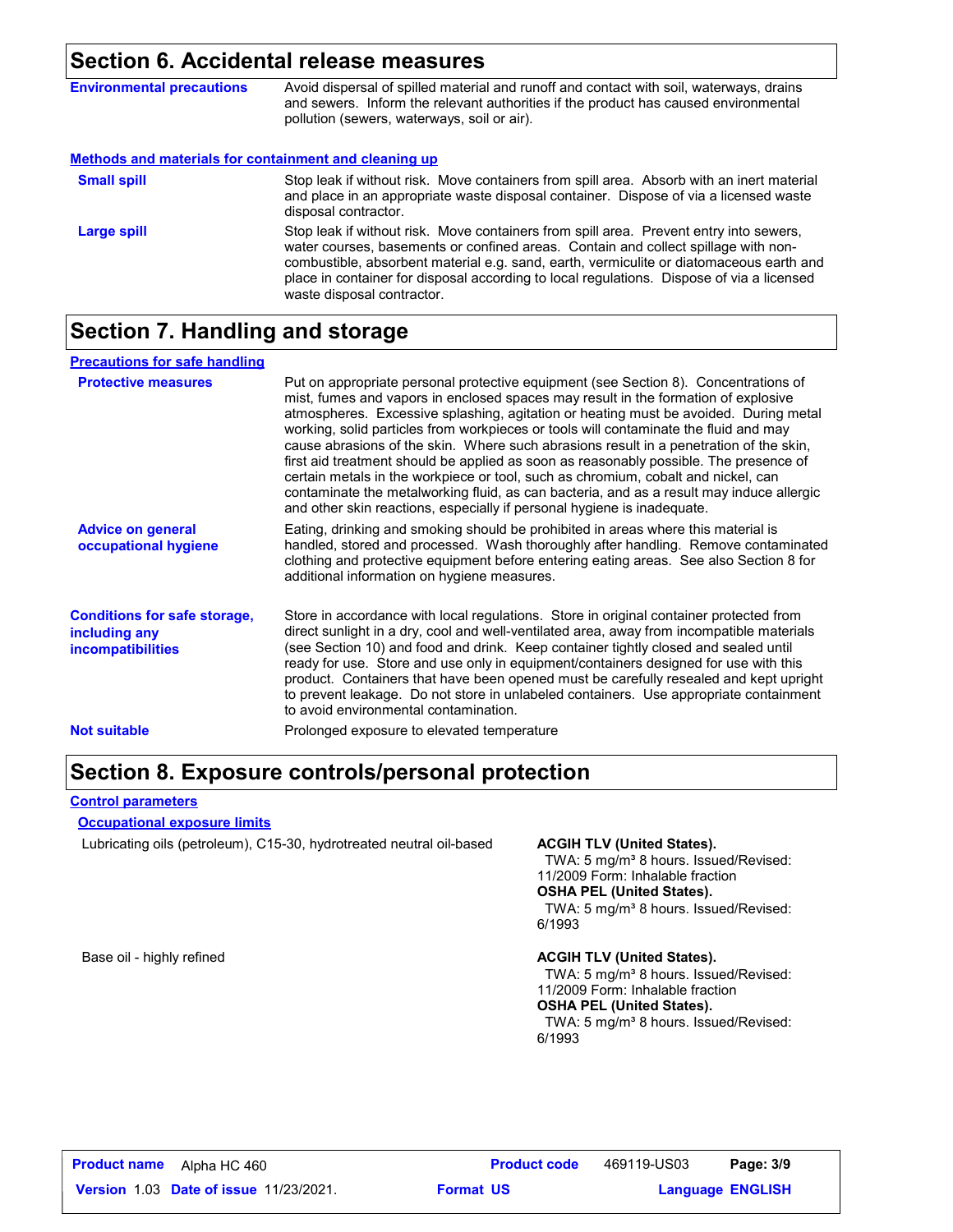## **Section 8. Exposure controls/personal protection**

| <b>Appropriate engineering</b><br><b>controls</b> | All activities involving chemicals should be assessed for their risks to health, to ensure<br>exposures are adequately controlled. Personal protective equipment should only be<br>considered after other forms of control measures (e.g. engineering controls) have been<br>suitably evaluated. Personal protective equipment should conform to appropriate<br>standards, be suitable for use, be kept in good condition and properly maintained.<br>Your supplier of personal protective equipment should be consulted for advice on<br>selection and appropriate standards. For further information contact your national<br>organisation for standards.<br>Provide exhaust ventilation or other engineering controls to keep the relevant airborne<br>concentrations below their respective occupational exposure limits.<br>The final choice of protective equipment will depend upon a risk assessment. It is<br>important to ensure that all items of personal protective equipment are compatible.                                                                                                                                                                          |
|---------------------------------------------------|-------------------------------------------------------------------------------------------------------------------------------------------------------------------------------------------------------------------------------------------------------------------------------------------------------------------------------------------------------------------------------------------------------------------------------------------------------------------------------------------------------------------------------------------------------------------------------------------------------------------------------------------------------------------------------------------------------------------------------------------------------------------------------------------------------------------------------------------------------------------------------------------------------------------------------------------------------------------------------------------------------------------------------------------------------------------------------------------------------------------------------------------------------------------------------------|
| <b>Environmental exposure</b><br>controls         | Emissions from ventilation or work process equipment should be checked to ensure they<br>comply with the requirements of environmental protection legislation. In some cases,<br>fume scrubbers, filters or engineering modifications to the process equipment will be<br>necessary to reduce emissions to acceptable levels.                                                                                                                                                                                                                                                                                                                                                                                                                                                                                                                                                                                                                                                                                                                                                                                                                                                       |
| <b>Individual protection measures</b>             |                                                                                                                                                                                                                                                                                                                                                                                                                                                                                                                                                                                                                                                                                                                                                                                                                                                                                                                                                                                                                                                                                                                                                                                     |
| <b>Hygiene measures</b>                           | Wash hands, forearms and face thoroughly after handling chemical products, before<br>eating, smoking and using the lavatory and at the end of the working period.<br>Appropriate techniques should be used to remove potentially contaminated clothing.<br>Wash contaminated clothing before reusing. Ensure that eyewash stations and safety<br>showers are close to the workstation location.                                                                                                                                                                                                                                                                                                                                                                                                                                                                                                                                                                                                                                                                                                                                                                                     |
| <b>Eye/face protection</b>                        | Safety glasses with side shields.                                                                                                                                                                                                                                                                                                                                                                                                                                                                                                                                                                                                                                                                                                                                                                                                                                                                                                                                                                                                                                                                                                                                                   |
| <b>Skin protection</b>                            |                                                                                                                                                                                                                                                                                                                                                                                                                                                                                                                                                                                                                                                                                                                                                                                                                                                                                                                                                                                                                                                                                                                                                                                     |
| <b>Hand protection</b>                            | Wear protective gloves if prolonged or repeated contact is likely. Wear chemical<br>resistant gloves. Recommended: Nitrile gloves. The correct choice of protective gloves<br>depends upon the chemicals being handled, the conditions of work and use, and the<br>condition of the gloves (even the best chemically resistant glove will break down after<br>repeated chemical exposures). Most gloves provide only a short time of protection<br>before they must be discarded and replaced. Because specific work environments and<br>material handling practices vary, safety procedures should be developed for each<br>intended application. Gloves should therefore be chosen in consultation with the supplier/<br>manufacturer and with a full assessment of the working conditions.                                                                                                                                                                                                                                                                                                                                                                                       |
| <b>Body protection</b>                            | Use of protective clothing is good industrial practice.<br>Personal protective equipment for the body should be selected based on the task being<br>performed and the risks involved and should be approved by a specialist before handling<br>this product.<br>Cotton or polyester/cotton overalls will only provide protection against light superficial<br>contamination that will not soak through to the skin. Overalls should be laundered on a<br>regular basis. When the risk of skin exposure is high (e.g. when cleaning up spillages or<br>if there is a risk of splashing) then chemical resistant aprons and/or impervious chemical<br>suits and boots will be required.                                                                                                                                                                                                                                                                                                                                                                                                                                                                                               |
| <b>Other skin protection</b>                      | Appropriate footwear and any additional skin protection measures should be selected<br>based on the task being performed and the risks involved and should be approved by a<br>specialist before handling this product.                                                                                                                                                                                                                                                                                                                                                                                                                                                                                                                                                                                                                                                                                                                                                                                                                                                                                                                                                             |
| <b>Respiratory protection</b>                     | In case of insufficient ventilation, wear suitable respiratory equipment.<br>For protection against metal working fluids, respiratory protection that is classified as<br>"resistant to oil" (class R) or oil proof (class P) should be selected where appropriate.<br>Depending on the level of airborne contaminants, an air-purifying, half-mask respirator<br>(with HEPA filter) including disposable (P- or R-series) (for oil mists less than 50mg/m3),<br>or any powered, air-purifying respirator equipped with hood or helmet and HEPA filter<br>(for oil mists less than 125 mg/m3).<br>Where organic vapours are a potential hazard during metalworking operations, a<br>combination particulate and organic vapour filter may be necessary.<br>The correct choice of respiratory protection depends upon the chemicals being handled,<br>the conditions of work and use, and the condition of the respiratory equipment. Safety<br>procedures should be developed for each intended application. Respiratory protection<br>equipment should therefore be chosen in consultation with the supplier/manufacturer<br>and with a full assessment of the working conditions. |

**Language ENGLISH** 469119-US03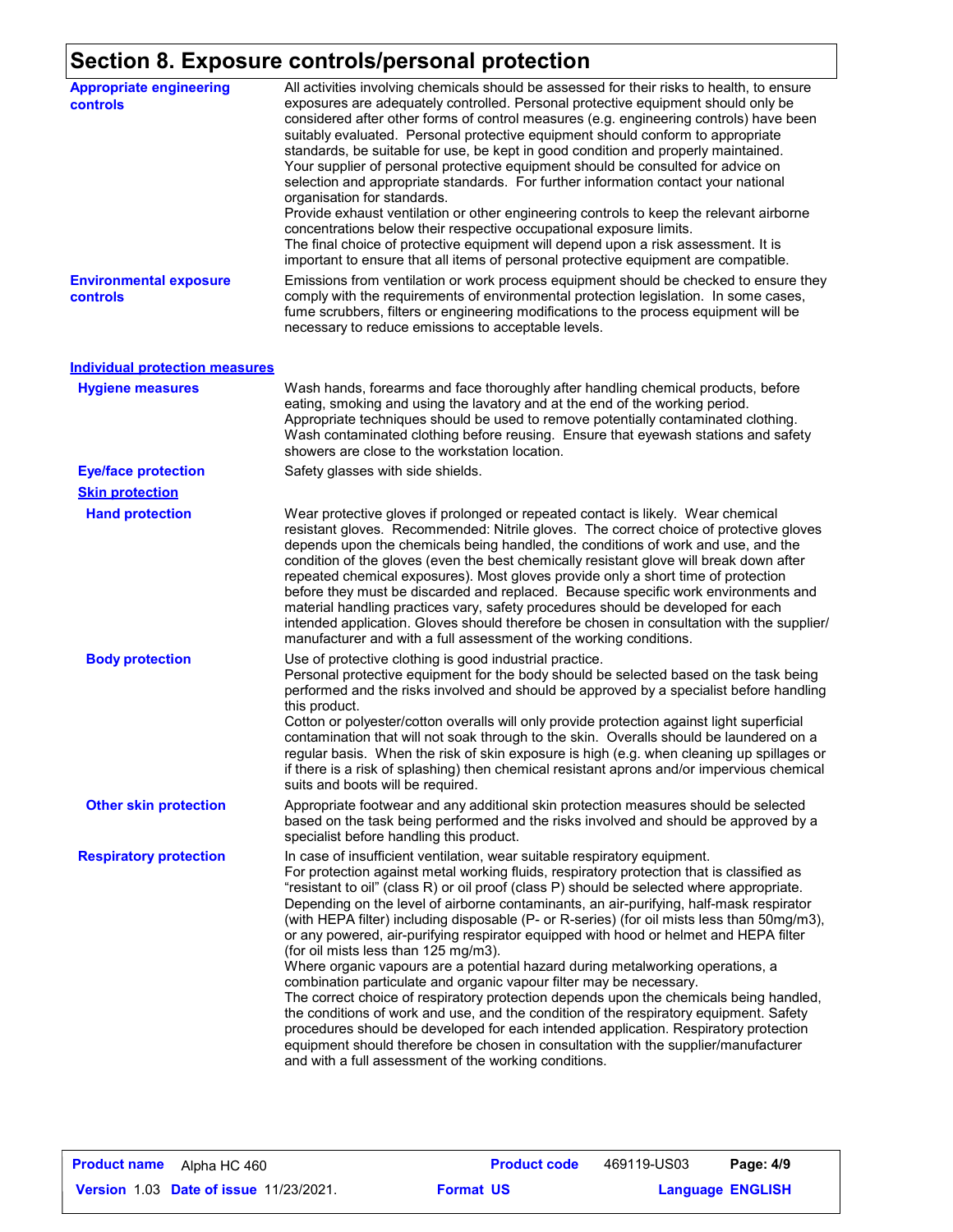### **Section 9. Physical and chemical properties**

The conditions of measurement of all properties are at standard temperature and pressure unless otherwise indicated.

#### **Appearance**

| <b>Physical state</b>                                             | Liquid.                    |
|-------------------------------------------------------------------|----------------------------|
| Color                                                             | Brown.                     |
| Odor                                                              | Not available.             |
| <b>Odor threshold</b>                                             | Not available.             |
| рH                                                                | Not applicable.            |
| <b>Melting point/freezing point</b>                               | Not available.             |
| <b>Boiling point, initial boiling</b><br>point, and boiling range | Not available.             |
| <b>Flash point</b>                                                | Open cup: $>210^{\circ}$ C |
| <b>Pour point</b>                                                 | -40 °C                     |
| <b>Evaporation rate</b>                                           | Not available.             |
| <b>Flammability</b>                                               | Not applicable. Ba         |
| <b>Lower and upper explosion</b><br>limit/flammability limit      | Not available.             |
| <b>Vanor processo</b>                                             |                            |

le. ble. Based on - Physical state **Flash point** Open cup: >210°C (>410°F) [Cleveland]

| Vapor pressure                                    |                                                                                                                                   | Vapor Pressure at 20°C                                  |         |                    |          | Vapor pressure at 50°C |               |  |
|---------------------------------------------------|-----------------------------------------------------------------------------------------------------------------------------------|---------------------------------------------------------|---------|--------------------|----------|------------------------|---------------|--|
|                                                   | <b>Ingredient name</b>                                                                                                            | $mm$ Hg $ $                                             | kPa     | <b>Method</b>      | mm<br>Hg | kPa                    | <b>Method</b> |  |
|                                                   | Lubricating oils<br>(petroleum), C20-50,<br>hydrotreated neutral oil-<br>based                                                    | < 0.08                                                  | < 0.011 | <b>ASTM D 5191</b> |          |                        |               |  |
|                                                   | Lubricating oils<br>(petroleum), C15-30,<br>hydrotreated neutral oil-<br>based                                                    | < 0.08                                                  | < 0.011 | <b>ASTM D 5191</b> |          |                        |               |  |
| <b>Relative vapor density</b>                     | Not available.                                                                                                                    |                                                         |         |                    |          |                        |               |  |
| <b>Density</b>                                    |                                                                                                                                   | <1000 kg/m <sup>3</sup> (<1 g/cm <sup>3</sup> ) at 15°C |         |                    |          |                        |               |  |
| <b>Solubility</b>                                 | insoluble in water.                                                                                                               |                                                         |         |                    |          |                        |               |  |
| <b>Partition coefficient: n-</b><br>octanol/water | Not applicable.                                                                                                                   |                                                         |         |                    |          |                        |               |  |
| <b>Auto-ignition temperature</b>                  | Not available.                                                                                                                    |                                                         |         |                    |          |                        |               |  |
| <b>Decomposition temperature</b>                  | Not available.                                                                                                                    |                                                         |         |                    |          |                        |               |  |
| <b>Viscosity</b>                                  | Kinematic: 461 mm <sup>2</sup> /s (461 cSt) at 40 $^{\circ}$ C<br>Kinematic: 38 to 46 mm <sup>2</sup> /s (38 to 46 cSt) at 100 °C |                                                         |         |                    |          |                        |               |  |
| <b>Particle characteristics</b>                   |                                                                                                                                   |                                                         |         |                    |          |                        |               |  |
| <b>Median particle size</b>                       | Not applicable.                                                                                                                   |                                                         |         |                    |          |                        |               |  |

## **Section 10. Stability and reactivity**

| <b>Reactivity</b>                            | No specific test data available for this product. Refer to Conditions to avoid and<br>Incompatible materials for additional information.                                |
|----------------------------------------------|-------------------------------------------------------------------------------------------------------------------------------------------------------------------------|
| <b>Chemical stability</b>                    | The product is stable.                                                                                                                                                  |
| <b>Possibility of hazardous</b><br>reactions | Under normal conditions of storage and use, hazardous reactions will not occur.<br>Under normal conditions of storage and use, hazardous polymerization will not occur. |
| <b>Conditions to avoid</b>                   | Avoid all possible sources of ignition (spark or flame).                                                                                                                |
| Incompatible materials                       | Reactive or incompatible with the following materials: oxidizing materials.                                                                                             |

| <b>Product name</b><br>Alpha HC 460           | <b>Product code</b> | 469119-US03             | Page: 5/9 |  |
|-----------------------------------------------|---------------------|-------------------------|-----------|--|
| <b>Version 1.03 Date of issue 11/23/2021.</b> | <b>Format US</b>    | <b>Language ENGLISH</b> |           |  |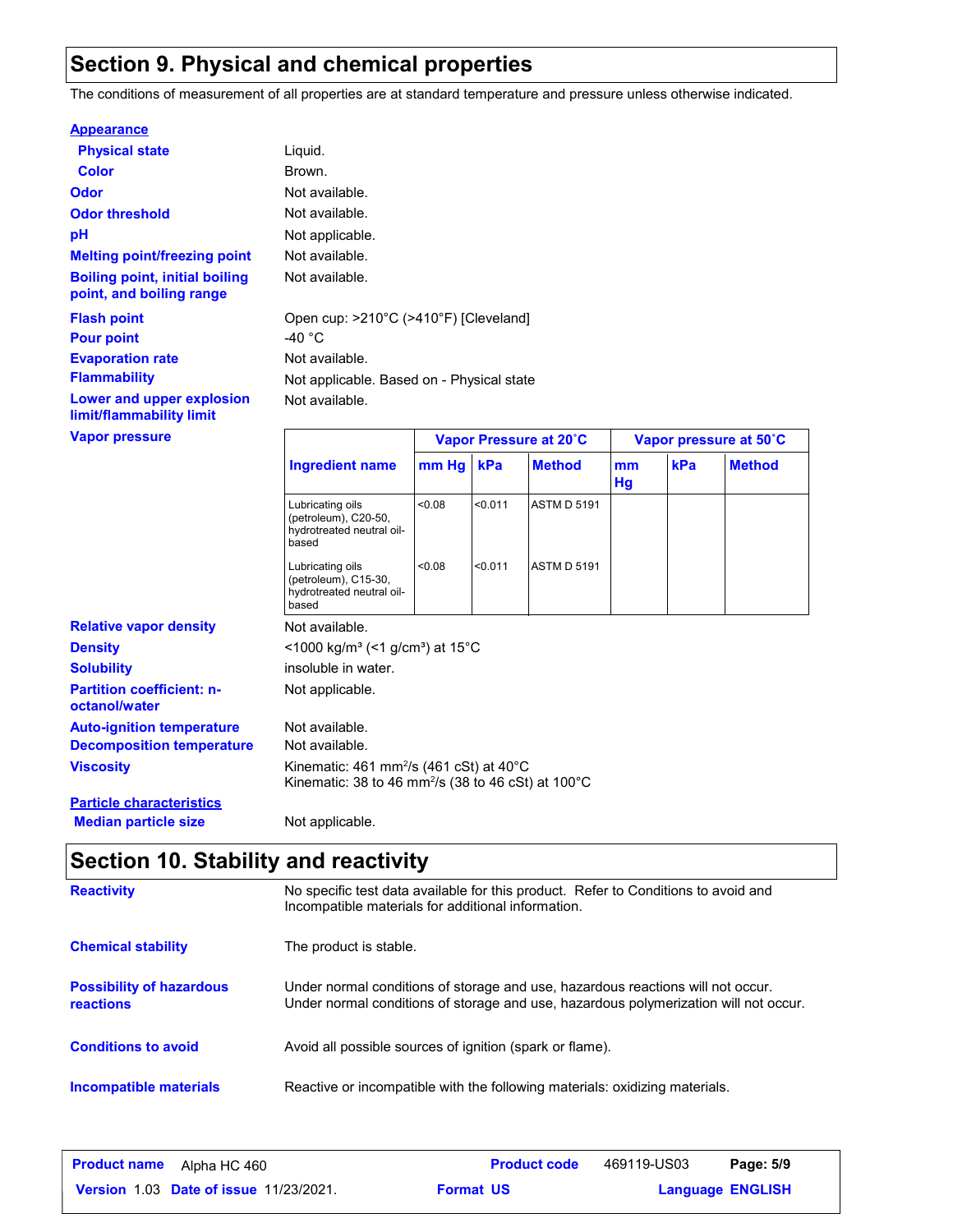### **Section 10. Stability and reactivity**

**Hazardous decomposition products**

Under normal conditions of storage and use, hazardous decomposition products should not be produced.

### **Section 11. Toxicological information**

#### **Information on toxicological effects**

| <b>Name</b>                                                                                       |                                                                                     | <b>Result</b>                                                                        |  |
|---------------------------------------------------------------------------------------------------|-------------------------------------------------------------------------------------|--------------------------------------------------------------------------------------|--|
| Lubricating oils (petroleum), C15-30, hydrotreated neutral oil-based<br>Base oil - highly refined |                                                                                     | <b>ASPIRATION HAZARD - Category 1</b><br><b>ASPIRATION HAZARD - Category 1</b>       |  |
| Information on the likely<br>routes of exposure                                                   | Routes of entry anticipated: Dermal, Inhalation.                                    |                                                                                      |  |
| <b>Potential acute health effects</b>                                                             |                                                                                     |                                                                                      |  |
| Eye contact                                                                                       | No known significant effects or critical hazards.                                   |                                                                                      |  |
| <b>Skin contact</b>                                                                               | No known significant effects or critical hazards.                                   |                                                                                      |  |
| <b>Inhalation</b>                                                                                 | pressure.                                                                           | Vapor inhalation under ambient conditions is not normally a problem due to low vapor |  |
| <b>Ingestion</b>                                                                                  | No known significant effects or critical hazards.                                   |                                                                                      |  |
|                                                                                                   | <b>Symptoms related to the physical, chemical and toxicological characteristics</b> |                                                                                      |  |
| <b>Eye contact</b>                                                                                | No specific data.                                                                   |                                                                                      |  |
| <b>Skin contact</b>                                                                               | Adverse symptoms may include the following:<br>irritation<br>dryness<br>cracking    |                                                                                      |  |
| <b>Inhalation</b>                                                                                 | No specific data.                                                                   |                                                                                      |  |
| <b>Ingestion</b>                                                                                  | No specific data.                                                                   |                                                                                      |  |
| Delayed and immediate effects and also chronic effects from short and long term exposure          |                                                                                     |                                                                                      |  |
|                                                                                                   |                                                                                     |                                                                                      |  |
| <b>Short term exposure</b>                                                                        |                                                                                     |                                                                                      |  |
| <b>Potential immediate</b><br>effects                                                             | Not available.                                                                      |                                                                                      |  |
| <b>Potential delayed effects</b>                                                                  | Not available.                                                                      |                                                                                      |  |
| Long term exposure                                                                                |                                                                                     |                                                                                      |  |
| <b>Potential immediate</b><br>effects                                                             | Not available.                                                                      |                                                                                      |  |
| <b>Potential delayed effects</b>                                                                  | Not available.                                                                      |                                                                                      |  |
| <b>Potential chronic health effects</b>                                                           |                                                                                     |                                                                                      |  |
| <b>General</b>                                                                                    | No known significant effects or critical hazards.                                   |                                                                                      |  |
| <b>Carcinogenicity</b>                                                                            | No known significant effects or critical hazards.                                   |                                                                                      |  |
| <b>Mutagenicity</b>                                                                               | No known significant effects or critical hazards.                                   |                                                                                      |  |
| <b>Teratogenicity</b>                                                                             | No known significant effects or critical hazards.                                   |                                                                                      |  |
| <b>Developmental effects</b>                                                                      | No known significant effects or critical hazards.                                   |                                                                                      |  |

#### **Numerical measures of toxicity**

Not available. **Acute toxicity estimates**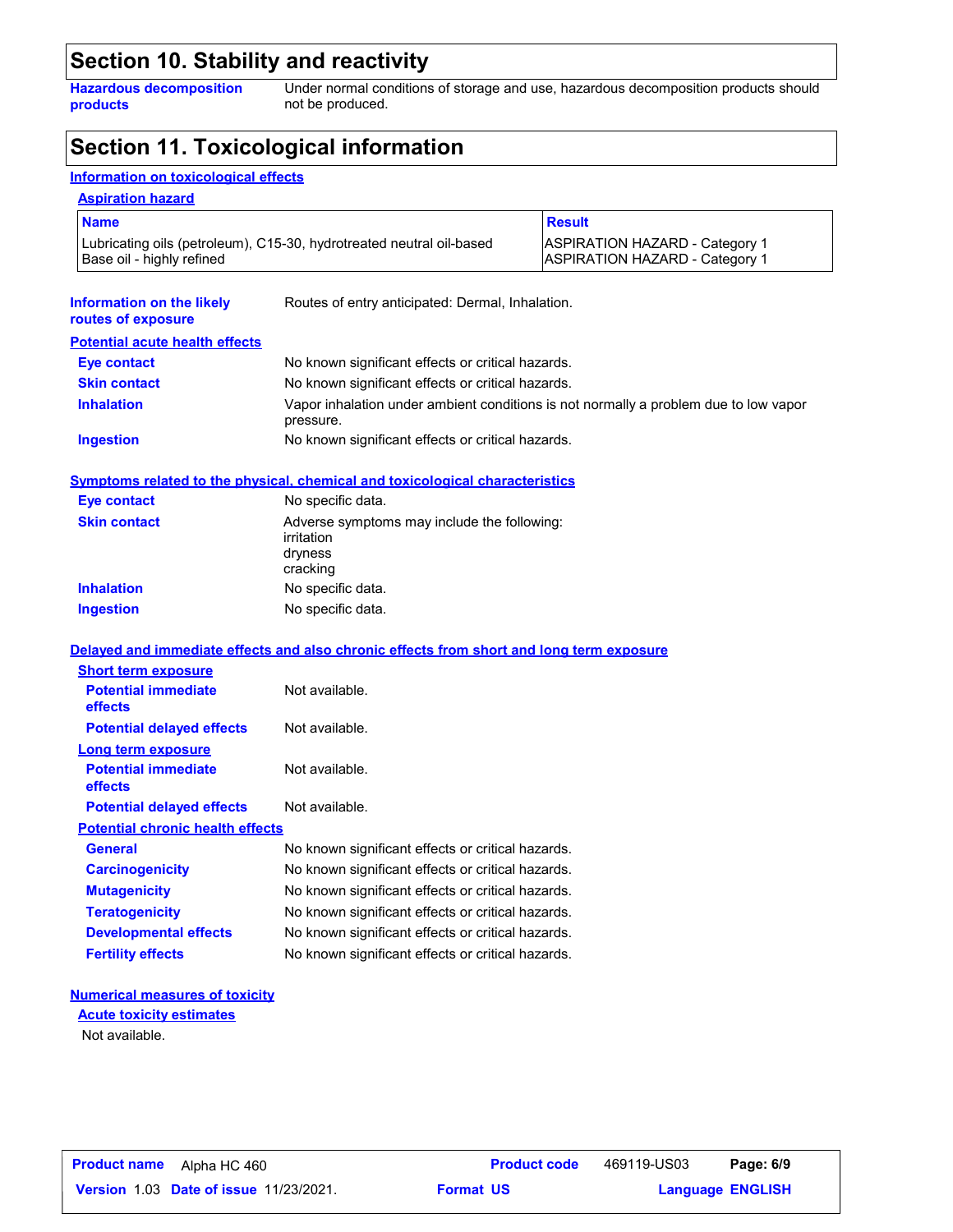### **Section 12. Ecological information**

#### **Toxicity**

No testing has been performed by the manufacturer.

#### **Persistence and degradability**

Not expected to be rapidly degradable.

#### **Bioaccumulative potential**

This product is not expected to bioaccumulate through food chains in the environment.

| <b>Mobility in soil</b>                                 |                                                                                                                           |
|---------------------------------------------------------|---------------------------------------------------------------------------------------------------------------------------|
| <b>Soil/water partition</b><br><b>coefficient (Koc)</b> | Not available.                                                                                                            |
| <b>Mobility</b>                                         | Spillages may penetrate the soil causing ground water contamination.                                                      |
| <b>Other adverse effects</b>                            | No known significant effects or critical hazards.                                                                         |
| <b>Other ecological information</b>                     | Spills may form a film on water surfaces causing physical damage to organisms. Oxygen<br>transfer could also be impaired. |

#### **Section 13. Disposal considerations**

**Disposal methods**

The generation of waste should be avoided or minimized wherever possible. Significant quantities of waste product residues should not be disposed of via the foul sewer but processed in a suitable effluent treatment plant. Dispose of surplus and non-recyclable products via a licensed waste disposal contractor. Disposal of this product, solutions and any by-products should at all times comply with the requirements of environmental protection and waste disposal legislation and any regional local authority requirements. Waste packaging should be recycled. Incineration or landfill should only be considered when recycling is not feasible. This material and its container must be disposed of in a safe way. Empty containers or liners may retain some product residues. Avoid dispersal of spilled material and runoff and contact with soil, waterways, drains and sewers.

### **Section 14. Transport information**

|                                      | <b>DOT Classification</b> | <b>TDG Classification</b> | <b>IMDG</b>              | <b>IATA</b>    |
|--------------------------------------|---------------------------|---------------------------|--------------------------|----------------|
| <b>UN</b> number                     | Not regulated.            | Not regulated.            | Not regulated.           | Not regulated. |
| <b>UN proper</b><br>shipping name    |                           | $\overline{a}$            | $\overline{\phantom{0}}$ |                |
| <b>Transport</b><br>hazard class(es) |                           | -                         | $\overline{\phantom{0}}$ |                |
| <b>Packing group</b>                 | $\overline{a}$            | -                         | $\overline{\phantom{0}}$ |                |
| <b>Environmental</b><br>hazards      | No.                       | No.                       | No.                      | No.            |
| <b>Additional</b><br>information     |                           |                           |                          |                |

**Special precautions for user**

Not available.

**Transport in bulk according to IMO instruments**

Not available.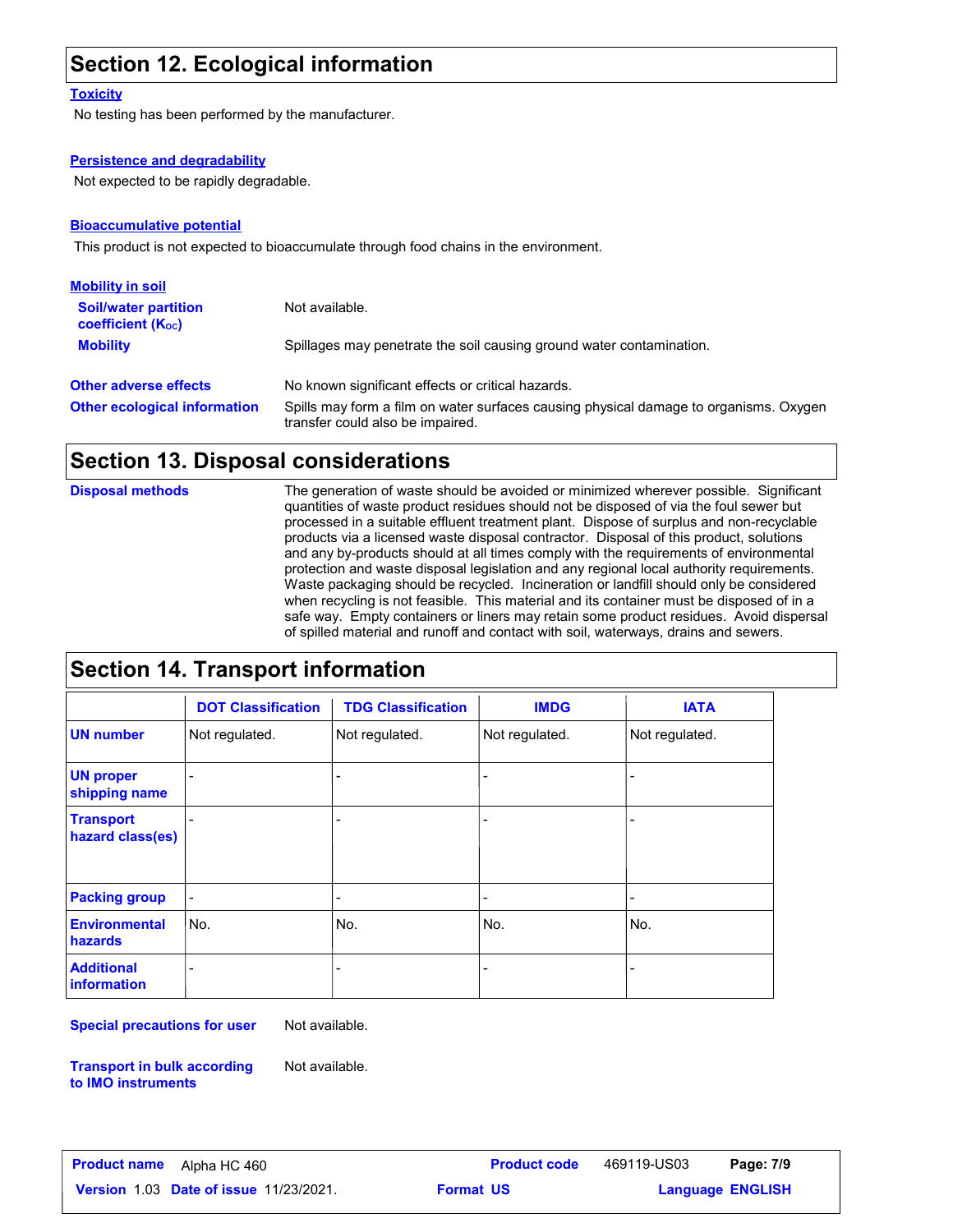### **Section 15. Regulatory information**

#### **U.S. Federal regulations**

**United States inventory** All components are active or exempted.

#### **SARA 302/304 (TSCA 8b)**

**Composition/information on ingredients**

| <b>SARA 311/312</b>                       |                                                                                              |
|-------------------------------------------|----------------------------------------------------------------------------------------------|
| <b>Classification</b>                     | Not applicable.                                                                              |
| <b>SARA 313</b>                           |                                                                                              |
| <b>Form R - Reporting</b><br>requirements | This product does not contain any hazardous ingredients at or above regulated<br>thresholds. |
| <b>Supplier notification</b>              | This product does not contain any hazardous ingredients at or above regulated<br>thresholds. |
| <b>State regulations</b>                  |                                                                                              |
| <b>Massachusetts</b>                      | The following components are listed: OIL MIST, MINERAL; OIL MIST, MINERAL                    |
| <b>New Jersey</b>                         | The following components are listed: MINERAL OIL (UNTREATED and MILDLY<br>TREATED)           |
| <b>Pennsylvania</b>                       | None of the components are listed.                                                           |
|                                           |                                                                                              |

#### **California Prop. 65**

**A** WARNING: This product can expose you to chemicals including Ethylene oxide, which is known to the State of California to cause cancer and birth defects or other reproductive harm. This product can expose you to chemicals including Ethyl acrylate, Ethyl acrylate, Propylene oxide and 1,4-Dioxane, which are known to the State of California to cause cancer, and Ethylene Glycol, which is known to the State of California to cause birth defects or other reproductive harm. For more information go to www.P65Warnings.ca.gov.

#### **Other regulations**

**Prepared by**

| <b>Australia inventory (AIIC)</b>                               | All components are listed or exempted.                                                                   |
|-----------------------------------------------------------------|----------------------------------------------------------------------------------------------------------|
| <b>Canada inventory</b>                                         | All components are listed or exempted.                                                                   |
| <b>China inventory (IECSC)</b>                                  | All components are listed or exempted.                                                                   |
| <b>Japan inventory (CSCL)</b>                                   | All components are listed or exempted.                                                                   |
| <b>Korea inventory (KECI)</b>                                   | All components are listed or exempted.                                                                   |
| <b>Philippines inventory</b><br>(PICCS)                         | All components are listed or exempted.                                                                   |
| <b>Taiwan Chemical</b><br><b>Substances Inventory</b><br>(TCSI) | All components are listed or exempted.                                                                   |
| <b>REACH Status</b>                                             | For the REACH status of this product please consult your company contact, as<br>identified in Section 1. |

### **Section 16. Other information**

#### **National Fire Protection Association (U.S.A.)**



Product Stewardship

| <b>Product name</b><br>Alpha HC 460           | <b>Product code</b> | 469119-US03 | Page: 8/9               |  |
|-----------------------------------------------|---------------------|-------------|-------------------------|--|
| <b>Version 1.03 Date of issue 11/23/2021.</b> | <b>Format US</b>    |             | <b>Language ENGLISH</b> |  |